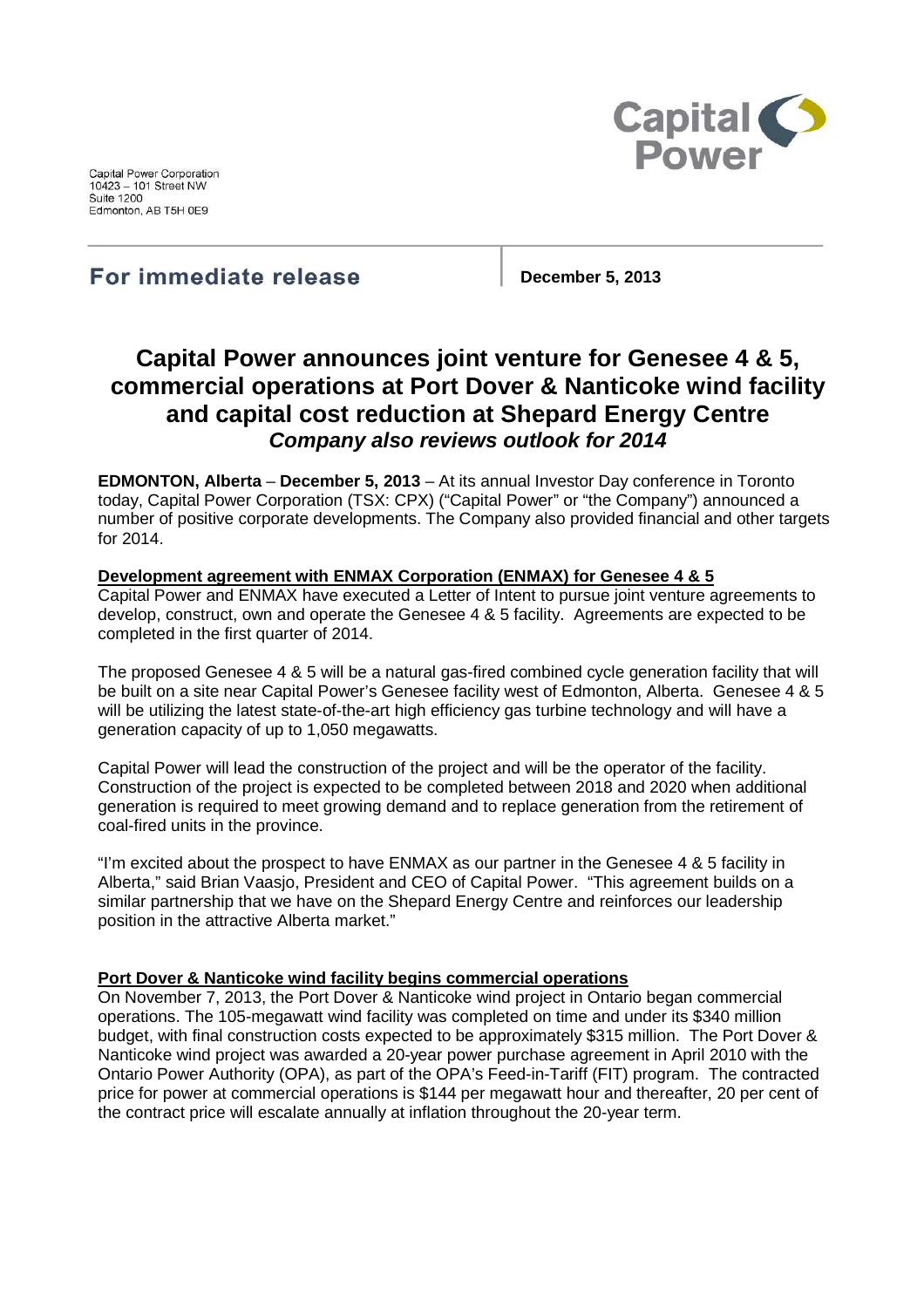"We are excited to add another successful wind construction project to our track record," said Mr. Vaasjo. "Completing the project under budget is a testament to our strong development and construction teams, whose expertise represents a real competitive advantage for Capital Power."

## **Shepard Energy Centre project on schedule and below budget**

Capital Power, along with its joint venture partner ENMAX, also announced that construction of the 800 megawatt Shepard Energy Centre is on schedule and below budget. Shepard is a natural gas combined cycle facility located on the southeast edge of Calgary, Alberta, with commercial operations targeted for early 2015. The construction project is expected to be completed below budget with Capital Power's portion reduced to approximately \$821 million from its original \$860 million budget.

"The Shepard Energy Centre represents a significant part of Capital Power's expansion plans in Alberta including a unique opportunity for a contracted investment in the province," added Mr. Vaasjo. "And, with the reduction in capital costs, our long-term returns are expected to exceed our original expectations."

### **Outlook for 2014**

At its Investor Day, the Company will review its corporate priorities and financial targets for 2014 including:

- Operational targets of 95% capacity-weighted average plant availability, reflecting planned turnarounds at the Genesee 2 and Genesee 3 facilities, plant maintenance capital and other capital expenditures of up to \$85 million, and plant operating and maintenance expenses of \$165 million to \$185 million.
- On-time, on-budget and safe construction of current development projects, including:
	- o commissioning of the Shepard Energy Centre in early 2015;
	- $\circ$  continue with permitting process for Genesee 4 & 5 with approval targeted in the first quarter, 2015; and
	- o commence construction and completion of project financing for the K2 Wind project.
- 2014 financial target based on an average Alberta spot price of \$57 per megawatt hour:
	- o Funds from operations of \$360 to \$400 million.

#### **Investor Day event information**

Capital Power's Investor Day event is being held today at the St. Andrew's Club and Conference Centre (150 King Street West, 16<sup>th</sup> floor). Registration starts at 8:00 a.m. followed by executive presentations beginning at 8:30 a.m. A live audio webcast of the event is available on the Company's website at www.capitalpower.com. The presentation slides and webcast will be archived and accessible for replay.

## **About Capital Power Corporation**

Capital Power (TSX: CPX) is a growth-oriented North American power producer headquartered in Edmonton, Alberta. The company develops, acquires, operates and optimizes power generation from a variety of energy sources. Capital Power owns more than 2,600 megawatts of power generation capacity at 14 facilities across North America and owns 371 megawatts of capacity through a power purchase agreement. An additional 490 megawatts of owned generation capacity is under construction or in advanced development in Alberta and Ontario.

#### **Non-GAAP Financial Measures**

The Company uses (i) Adjusted EBITDA, (ii) funds from operations, and (iii) discretionary cash flow as financial performance measures. These terms are not defined financial measures according to generally accepted accounting principles (GAAP) and do not have standardized meaning prescribed